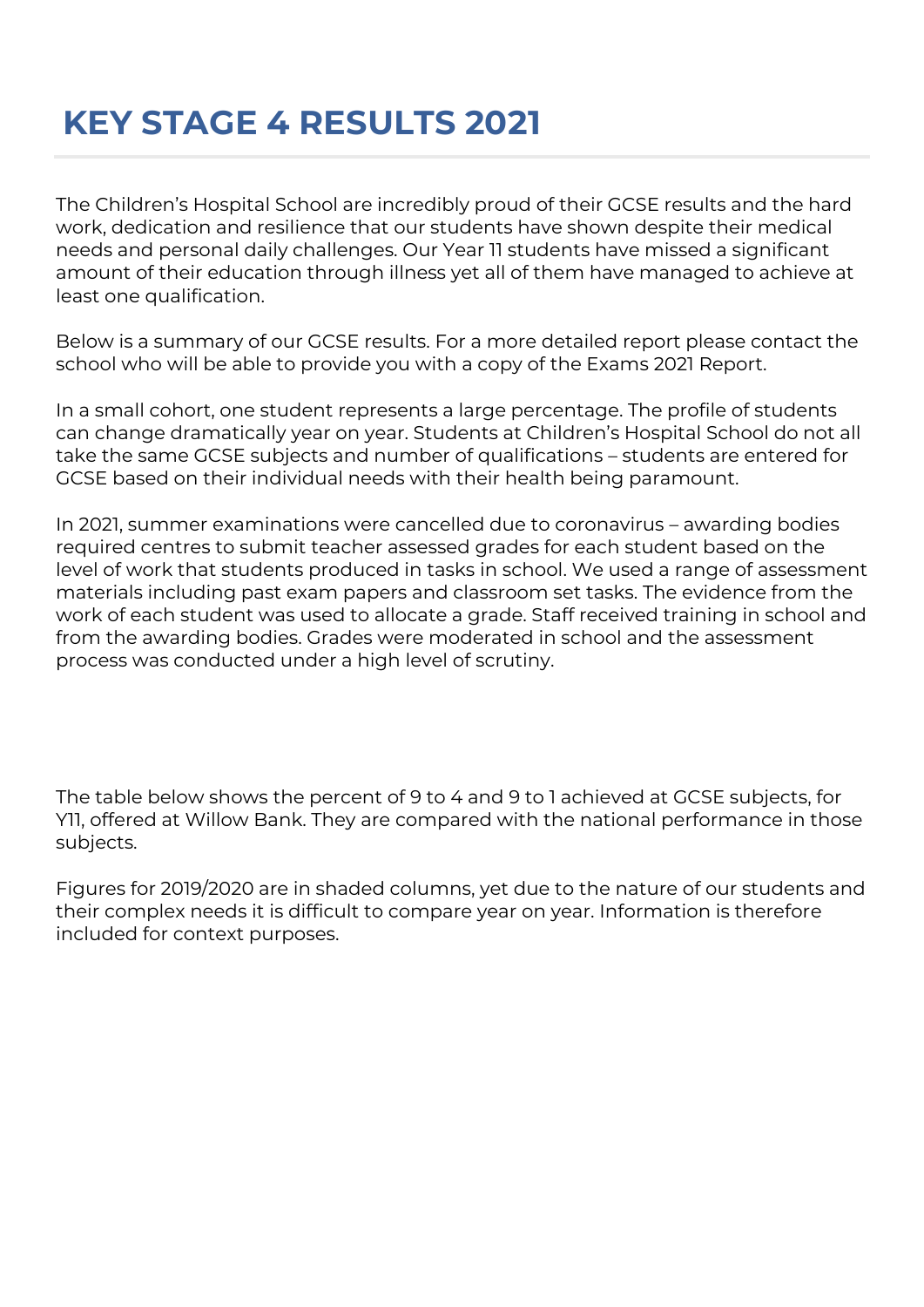|                                                                                     | 크.<br>No. candidates<br>2021 | 크.<br>candidates<br>2020<br>$\frac{\dot{\mathsf{S}}}{\mathsf{Z}}$ | $\overline{\phantom{0}}$<br>$\mathbf{r}$<br>$\circ$<br><b>WBS 2021</b><br>of grades<br>$\frac{1}{2}$ | 9-1 in WBS<br>2021<br>$\infty$ | at WBS<br>2020<br>$\overline{\mathbb{Y}}$<br>$\infty$<br>% | % 9 -1 National<br>Statistics 2021 | $\overline{\mathbf{r}}$<br>$\mathbf{r}$<br>$\sigma$<br>2021<br>of grades<br>WBS:<br>$\frac{1}{2}$ | -4 in WBS<br>2021<br>$\sigma$<br>8 <sup>o</sup> | -4 at WBS<br>2020<br>$\sigma$<br>8 <sup>o</sup> | 4 National<br>$% 9 - 4 NationalStatistics 2021$ |
|-------------------------------------------------------------------------------------|------------------------------|-------------------------------------------------------------------|------------------------------------------------------------------------------------------------------|--------------------------------|------------------------------------------------------------|------------------------------------|---------------------------------------------------------------------------------------------------|-------------------------------------------------|-------------------------------------------------|-------------------------------------------------|
| <b>EDEXL</b><br><b>GCSE Eng</b><br>Lang (9-1)                                       | 27                           | 30                                                                | 26                                                                                                   | 100%                           | 100%                                                       | 98.5%                              | 17                                                                                                | 63%                                             | 53%                                             | 73.9%                                           |
| <b>EDEXL</b><br><b>GCSE Eng</b><br>Lit (9-1)                                        | 19                           | 24                                                                | 18                                                                                                   | 100%                           | 100%                                                       | 98.9%                              | 10                                                                                                | 53%                                             | 38%                                             | 80.3%                                           |
| <b>AQA GCSE</b><br><b>Maths (9-1)</b>                                               | 28                           | 30                                                                | 27                                                                                                   | 100%                           | 100%                                                       | 98.3%                              | 21                                                                                                | 75%                                             | 40%                                             | 69.4%                                           |
| <b>AQA GCSE</b><br>Sci (9-1)                                                        | 27                           | 23                                                                | 27                                                                                                   | 100%                           | 100%                                                       | 99.1%                              | 15                                                                                                | 56%                                             | 57%                                             | 65.1%                                           |
| <b>AQA GCSE</b><br>Fine Art (9-<br>1)                                               | 9                            | 8                                                                 | 10                                                                                                   | 100%                           | 100%                                                       | 99.5%                              | 4                                                                                                 | 44%                                             | 25%                                             | 84.8%                                           |
| <b>Health and</b><br><b>Social Care</b><br>(Cam Nat<br><b>Cert Level</b><br>1 or 2) | 11                           | 3 entries<br>out of<br>$11$ in<br>class                           | 11                                                                                                   | 100%                           | 100%                                                       | 97.9%                              | 8                                                                                                 | 73%                                             | 100%                                            | 74.2%                                           |
| <b>WJEC Film</b><br>Studies (9-<br>1)                                               | 9                            | 10                                                                | 9                                                                                                    | 100%                           | 100%                                                       | 99.8%                              | 9                                                                                                 | 100%                                            | 90%                                             | 88.4%                                           |

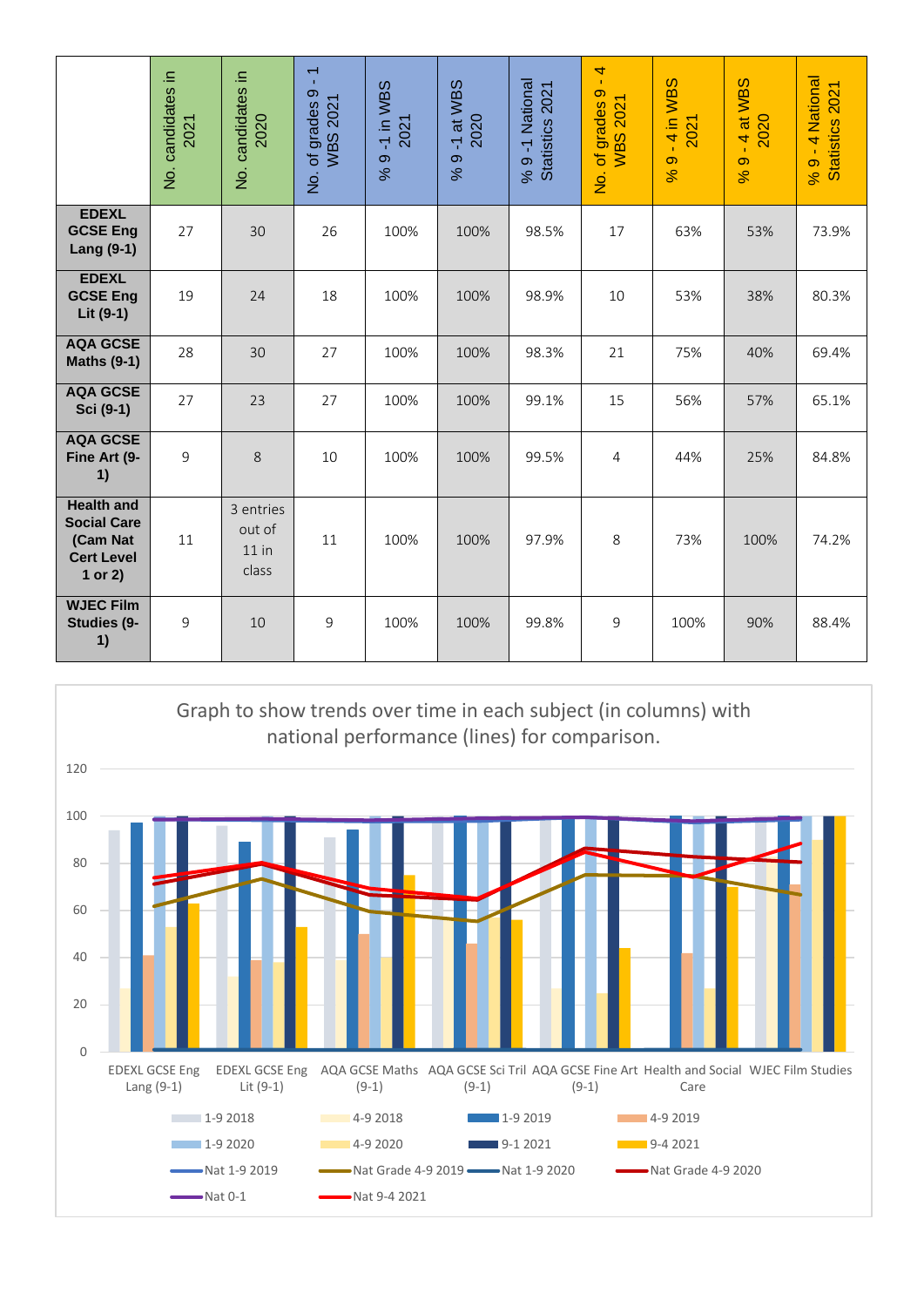## **GCSE PERCENTAGE 9 – 4**

The percentage of GCSEs that were passed at 4 (standard pass) and above has risen steadily over the last four years.





There is an overall trend showing results are better and results in Film Studies are excellent. There are strong increases in 9 - 4 pass rates in Maths, Health and Social Care and Art.

Results in English are also increasing, though gains are smaller and in Science results are about the same.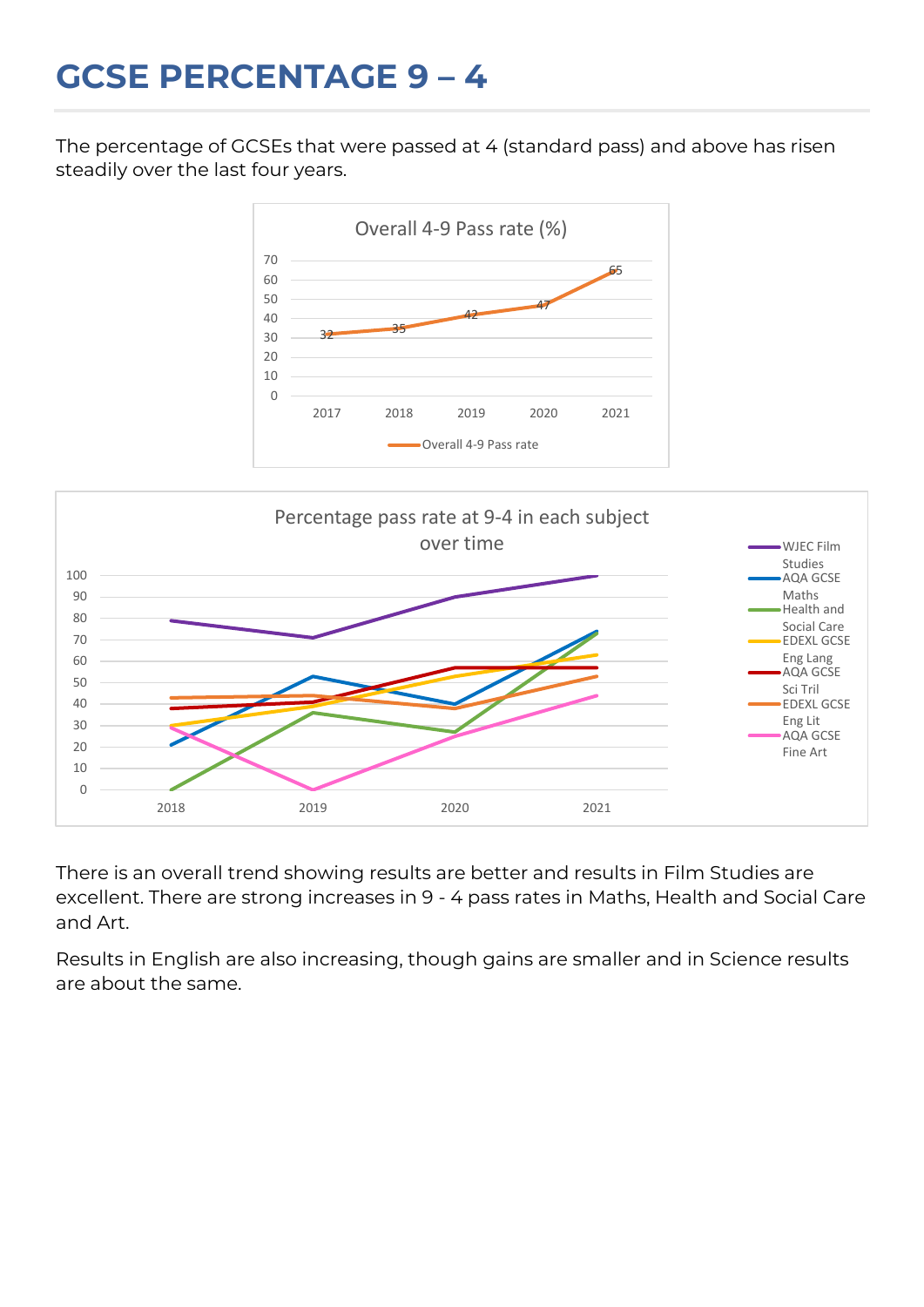At CHS students are on individualised timetables according to their medical needs. They are often unable to attend CHS for 5 full days. For many students, any attendance is a significant achievement and enables them to gain qualifications they would not otherwise have achieved. It is noticeable that where students' attendance to lessons, once engaged with CHS, is good, they tend to achieve a higher number of points overall.

There is a clear positive correlation between attendance rates and the points scored from qualifications.



## **VOCATIONAL RESULTS 2021**

In addition to GCSEs students were able to access additional qualifications:

- BCS Level 1 Award in IT User Skills (ECDL Essentials) Level 1 (Pass/Fail)
- Award in Number and Measure Level 1 (Pass/Fail)
- Functional Skills Maths Entry Level 1 (Pass/ Fail)
- Entry Level Science EL1, EL2, EL3
- Prince's Trust Certificate in Personal Development and Employability Skills (Level 1 and 2)